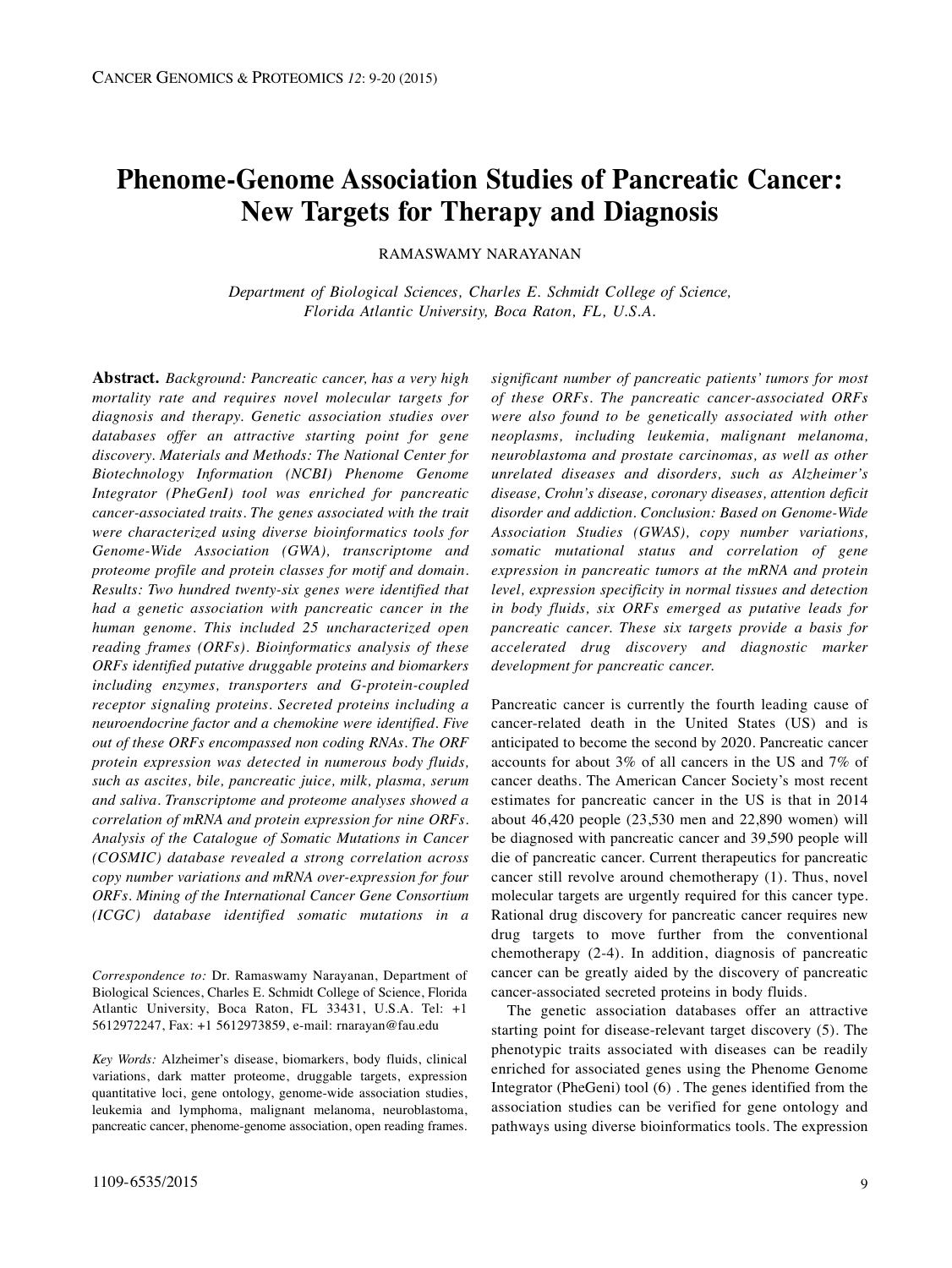specificity of the genes can be verified at the transcriptome and proteome level. The recent availability of human proteome expression datasets, the Human Proteome Map (HPM) (7) and the Proteomics DB (8), which encompasses protein expression data from diverse body fluids, provides a valuable avenue for verifying expression relevance of the targets identified.

In the present study, using the PheGenI genetic association tool, 226 pancreatic neoplasm-associated genes were identified in the human genome. Among this list of genes, 196 were known proteins. Twenty-five previously uncharacterized open reading frames (ORFs) were identified. A large number of the human proteins are uncharacterized ORFs; these ORFs have been termed as the Dark Matter of the human proteome (9-11). The Dark Matter offers an opportunity to discover new targets. Using a streamlined approach we have recently demonstrated discovery of cancer- (12-14) and diabetes-associated proteins (15) among the uncharacterized ORFs to aid in diagnosis and therapy. A novel secreted protein ORF, termed Secreted Glycoprotein in Chromosome X (SGPX) (14), and a putative druggable calcium-binding transporter Carcinoma Related EF-Hand Protein (CREF) (12) were discovered in these studies.

Reasoning that the pancreatic neoplasm-associated ORFs may offer a rationale for novel pancreatic cancer target discovery, detailed bioinformatics and proteomics approaches were undertaken. Results indicate a potential for druggableness in these ORFs, which encompass enzymes, transporters and receptor-binding classes of proteins. Further, ORFs with a signal peptide, including a chemokine, were identified from these efforts. The ORF expression was detected in diverse body fluids, including ascites, bile, plasma, saliva, milk and pancreatic juice. Lead ORFs were identified based on copy number variations (CNV), correlation of protein and mRNA expression and protein motif and domain analysis for druggableness. These results provide further evidence of the power of mining the human proteome for accelerated novel target discovery.

## **Materials and Methods**

The bioinformatics and proteomics tools used in the study have been described elsewhere (12-14). The following genome-wide association tools were used: the Genetic Association Database (GAD) (5), the Catalogue of Somatic Mutations (COSMIC) (16), the International Cancer Genome Consortium (ICGC) (https://dcc.icgc.org/), the cBioPortal (17), the Integrated Cancer Drug Discovery Platform (CanSar v2 database) (18), the Database for Annotation, Visualization and Integrated Discovery (DAVID v6.7 from the NCBI) (19), GeneALaCart (LifeMap discovery) from the GeneCards (20), the National Center for Biotechnology Information (NCBI) Phenotype-Genotype Integrator (PheGenI) (6), the Expression Quantitative Trait (eQTL) browser (21), the Database of Genomic Variants (DGV) (22), Clinical Variations (ClinVar) (23), the Oncomine database (24) and the International HapMap project (http://hapmap.ncbi.nlm.nih.gov/).

The entire database of GAD, Human Protein Atlas (HPA) (25) and UniGene was downloaded and the Excel filtering tool was used to scan for the ORFs. Batch analysis of the ORF database was performed for canSar, the Multi Omics Protein Expression Database (MOPED) (26), the DAVID annotation tool, the Human Proteome Map, Proteomics DB, the Human Proteins Reference Database (HPRD) (27), the PheGenI and the eQTL browser.

All of the bioinformatics mining was verified by two independent experiments. Big data were downloaded two independent times and the output verified for consistency. Only statistically significant results per each tool's requirement are reported. Prior to using a given bioinformatics tool, a series of control query sequences was tested to evaluate the predicted outcome of the results.

#### **Results**

*Mining the human genome for pancreatic neoplasm association.* The NCBI PheGenI association tool was used to establish an initial database of genes (Figure 1). A list of 226 genes was generated, including known proteins, uncharacterized genes and non-coding RNAs (ncRNAs). These genes showed positive genetic association for 233 single nucleotide polymorphisms (SNPs). The known protein classes included enzymes, growth factors and receptors, transcription factors, apoptotic proteins, oncogenes and tumor suppressor genes, ribosomal proteins, hormones and hormone receptors.

The study further identified 25 novel uncharacterized ORFs with genetic association evidence (see Table I for details on the ORFs). These ORFs included five ncRNAs including long intergenic RNA and antisense RNAs. As these uncharacterized ORFs offer a potential for new pancreatic cancer target discovery, detailed bioinformatics and proteomics characterization of these ORFs was undertaken.

*Genome-Wide Association Studies (GWAS) of the pancreatic neoplasm-associated ORFs.* To establish a definitive link for these ORFs with pancreatic neoplasms, diverse GWAS tools were used. The International Cancer Genome Consortium (ICGC) database was screened for the ORFs and the number of mutations present in pancreatic cancer patient samples were identified (Table II).

Somatic mutations were identified for 24/25 ORFs in pancreatic tumors. The mutations for six of these ORFs (C1orf95, C7orf8, C7orf10, C20orf39, C20orf45 and FAM19A5) were seen in more than 10% of the patients analyzed. The largest percentage of mutations was seen for the ORFs FAM19A5 (42.86%) and C7orf10 (38.1%).

The ICGC mutations were also verified by using the COSMIC database for copy number variations (CNV) and over-expression. Seven of the ORFs (C1orf94, C7orf4, C7orf10, C9orf123, C10orf67, FAM91A and KIAA1549) showed elevated copy number and over-expression in pancreatic tumor patients. The cBioPortal GWAS tool identified coding sequence mutations with somatic mutations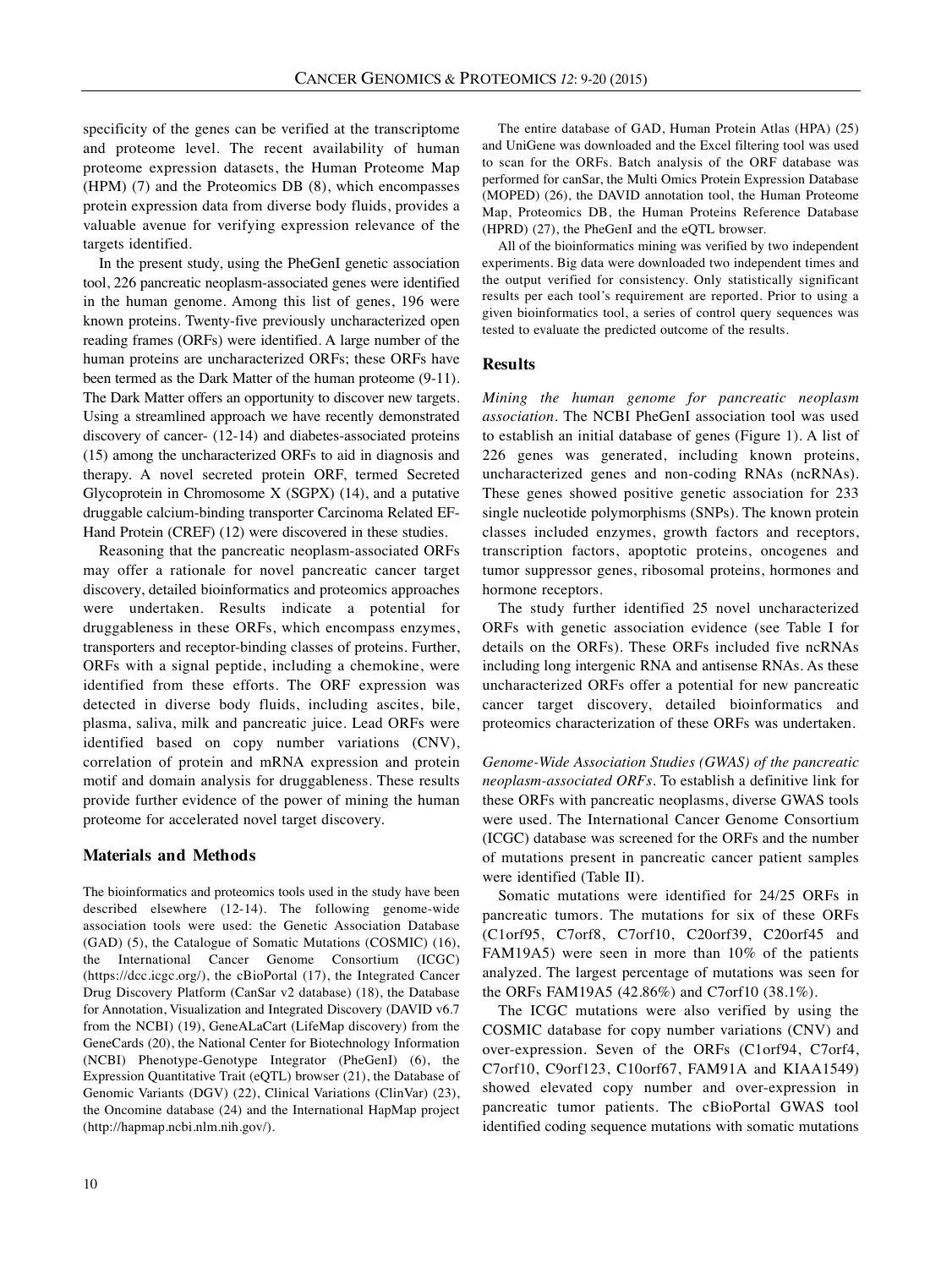

Figure 1. *Pancreatic cancer-associated genes in the human genome. The NCBI Phenome-Genome Integrator was used to identify genes showing pancreatic neoplasm association evidence. The number of genes for the indicated category is shown. ncRNA, Noncoding RNAs; ORF, open reading frames.* Figure 2. *Gene Ontology of the novel pancreatic neoplasm-associated*

score 1 for C10orf67 (H147N), C20orf45 (R844C) and C20orf174 (E112K). The latter two mutations may be functionally important as the charge of the amino acids is changed due to mutations.

An additional hint of clinical relevance for these ORFs was established by mining the NCBI ClinVar database. The C7orf10 was associated with Glutaryl-coA oxidase deficiency (28). The C10orf67, FAM19A5, KIAA1217 and KIAA1549 were associated with lung cancer. The ORFs FAM149A, FAM19A5, FAM91A1, KIAA0232, KIAA1217 and KIAA1549 were associated with malignant melanoma. The C1orf44 was associated with left ventricular hypertrophy. These results helped establish a strong correlative evidence for the pancreatic association of the ORFs. Further, clinical relevance to other tumor types and disorders were also indicated.

*Pancreatic neoplasm-associated ORFs characterization by Gene Ontology (GO).* To develop a hint of function, cell location and the processes involved, the pancreatic neoplasm-associated ORFs were characterized using the CanSar and the GeneALaCart tools by batch analysis (Figure 2). ORFs related to signaling (including insulin and Gprotein coupled receptor), nucleic acid and protein binding, transporters (vesicle and proteins), extracellular proteins (including secreted), transmembrane proteins (including receptors), cytoplasmic and mitochondrial proteins, developmental proteins (brain and embryo) and regulators (immune and neuronal) were identified by GO analysis.

*Protein expression analysis in body fluids.* The availability of diverse proteomics databases for expression studies, such



*proteins. The Gene Ontology (GO) inferred from the CanSar, DAVID and the GeneALaCart tools is shown. The numbers indicate the number of ORFs for each category shown.*

as the MOPED (26), Human Proteome Map (7), the Proteomics DB (8), the HPRD (27) and the HPA (25) enabled this study for gene expression analysis of the pancreatic neoplasm-associated ORFs in diverse body fluids (Figure 3). In HPA tissue microarray samples, 18/20 protein coding ORFs were detected in pancreatic tumors by immunohistochemistry. ORFs expression were detected in ascites (C7orf49, FAM91A1), bile (KIAA1217), serum (KIAA1217), plasma (KIAA1217, KIAA1549, C1orf94), saliva (C7orf43), proximal fluid (C1orf39, C7orf8, FAM84B, FAM91A1, C14orf180) pancreatic juice (C7orf49) and milk (FAM84B, FAM91A1). In addition, membrane and nuclear localization was predicted for some of the ORFs.

The Human Proteome Map analysis helped establish a degree of selectivity in normal tissues. The C1orf94 and FAM19A5 expression was detected only in fetal and not in adult tissues. The C7orf orf9 expression was restricted to adult retina. The C10orf67, C11orf44 and C14orf180 expression was not detected in any tissue analyzed. The C20orf39 expression was restricted to adult frontal cortex. The C10orf84 expression was highly restricted to testis (fetal, adult) and B-cells. The C20orf174 expression was highly enriched in CD4+ T cells. None of the abovementioned ORFs were detected in adult pancreas. The only ORFs detected in the normal adult pancreas included C1orf9, FAM84B, FAM91A1, KIAA0232 and KIAA1217. The lack of expression of these ORFs in diverse normal human tissues suggests a high level of specificity to the pancreatic neoplasms.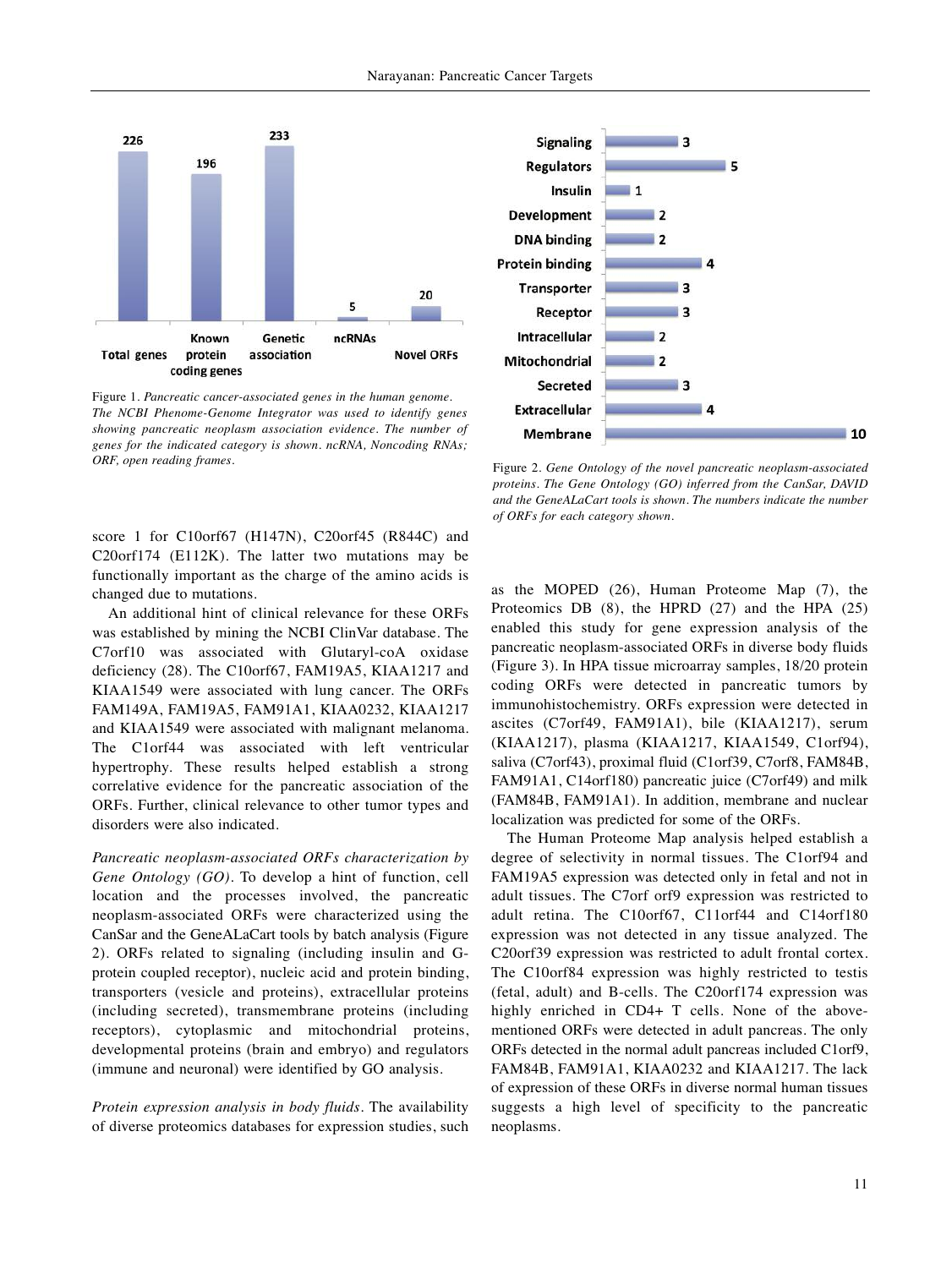# Table I. *Novel ORFs associated with pancreatic neoplasms.*

| Gene name             | Gene symbol                        | Aliases and descriptions                                                                                                                                                                                                                                                                                                                                                                                                                                                                                                                       | Refseq_Protein_ID                                                  | PubMed_IDs                          |
|-----------------------|------------------------------------|------------------------------------------------------------------------------------------------------------------------------------------------------------------------------------------------------------------------------------------------------------------------------------------------------------------------------------------------------------------------------------------------------------------------------------------------------------------------------------------------------------------------------------------------|--------------------------------------------------------------------|-------------------------------------|
| C <sub>1</sub> ORF39  | FNBP1L                             | Transducer of Cdc42-dependent actin assembly protein 1 l<br>chromosome 1 open reading frame 39   TOCA1   C1orf39   formin<br>binding protein 1-like   toca-1   formin-binding protein 1-like  <br>Toca-1   transducer of Cdc42-dependent actin assembly                                                                                                                                                                                                                                                                                        | NP_001020119.1lNP_<br>001157945.1INP_<br>060207.2                  | 146549881<br>19342671               |
| C <sub>1</sub> ORF94  | Clorf94                            | protein 1   transducer of Cdc42-dependent actin assembly 1<br>Chromosome 1 open reading frame 94 l                                                                                                                                                                                                                                                                                                                                                                                                                                             | NP_001128206.11                                                    | 14702039                            |
| $CORF155$ J           | LINC00472                          | uncharacterized protein C1orf94<br>C6orf155 ldJ288M22.3   long intergenic non-protein coding<br>RNA 472   chromosome 6 open reading frame 155                                                                                                                                                                                                                                                                                                                                                                                                  | NP_116273.2                                                        | 12477932<br>14702039                |
| $C7ORF4 \text{ J}$    | LINC00244                          | Chromosome 7 open reading frame 4   long intergenic<br>non-protein coding RNA 244   NCRNA00244  <br>non-protein coding RNA 244   C7orf4                                                                                                                                                                                                                                                                                                                                                                                                        |                                                                    | 14574404<br>10329000 l<br>128539481 |
| C7ORF8                | CTTNBP2                            | KIAA1758   CORTBP2   C7orf8   cortactin binding protein 2  <br>CortBP2   cortactin binding protein 2                                                                                                                                                                                                                                                                                                                                                                                                                                           | NP_219499.1                                                        | 11707066<br>20379614                |
| C7ORF9                | <b>NPVF</b>                        | Orf4 cortactin-binding protein 2<br>Neuropeptide NPVF   "FMRFamide-related peptide precursor"  <br>"RFamide-related peptide precursor"   pro-FMRFamide-related<br>neuropeptide VF   chromosome 7 open reading frame 9  <br>neuropeptide VF precursor   FMRFamide-related peptides  <br>RFRP   C7orf9   RFamide-related peptide  <br>FMRFamide-related peptide                                                                                                                                                                                  | NP_071433.3                                                        | 11951088<br>11025660                |
| C7ORF10               | <b>SUGCT</b>                       | Succinate--hydroxymethylglutarate CoA-transferase IORF19  <br>SuccinylCoA:glutarate-CoA transferase   succinylCoA:<br>glutarate-CoA transferase   "dermal papilla derived protein 13"  <br>Dermal papilla-derived protein 13   dermal papilla-derived protein<br>13   "Russel-Silver syndrome candidate"   DERP13   chromosome<br>7 open reading frame 10   Russel-Silver syndrome candidate  <br>C7orf10 IEC 2.8.3.13                                                                                                                         | NP_001180240.1<br>NP 001180241.1<br>NP_001180242.1<br>INP_079004.1 | 238930491<br>11829489               |
| $C9ORF70$ ¶           | GLIS3-AS1                          | GLIS3 antisense RNA 1   chromosome 9 open reading frame 70                                                                                                                                                                                                                                                                                                                                                                                                                                                                                     |                                                                    | 124779321                           |
| C90RF123              | TMEM261                            | C9orf70 lGLIS3 antisense RNA 1 (non-protein coding)<br>C9orf123   chromosome 9 open reading frame 123  transmembrane<br>protein C9orf123   transmembrane protein 261                                                                                                                                                                                                                                                                                                                                                                           | NP_219500.1                                                        | 154893341<br>21666724<br>15489334   |
| C10ORF67              | $C10$ orf $67$                     | Chromosome 10 open reading frame 67 l<br>uncharacterized protein C10orf67                                                                                                                                                                                                                                                                                                                                                                                                                                                                      | NP_714925.2                                                        | 187230191<br>15164054               |
| C100RF84              | FAM204A                            | Protein FAM204A   chromosome 10 open reading frame<br>84 lbA319I23.1   C10orf84   family with sequence<br>similarity 204, member A                                                                                                                                                                                                                                                                                                                                                                                                             | NP_001128144.1<br>NP_071346.1                                      | 154893341<br>14702039               |
|                       | $CIOORFIO9 \text{ J}$ ADARB2-AS1   | ADARB2 antisense RNA 1   NCRNA00168  <br>ADARB2 antisense RNA 1 (non-protein coding) l<br>ADARB2 antisense RNA 1   ADARB2 antisense gene protein 1  <br>C10orf109   non-protein coding RNA 168   chromosome 10 open                                                                                                                                                                                                                                                                                                                            |                                                                    | 16344560<br>15164054                |
| C110RF44              | $C11$ or $f44$                     | reading frame 109 lbA466B20.1<br>Uncharacterized protein C11orf44   chromosome<br>11 open reading frame 44                                                                                                                                                                                                                                                                                                                                                                                                                                     | NP_001258912.1                                                     | 14702039  <br>23251661              |
| C140RF77              | C <sub>14</sub> orf <sub>180</sub> | Transmembrane protein C14orf180 INRAC   chromosome 14<br>open reading frame 180   nutritionally-regulated adipose and<br>cardiac enriched protein homolog   C14orf77   chromosome 14<br>open reading frame 77 l "nutritionally-regulated adipose<br>and cardiac-enriched"                                                                                                                                                                                                                                                                      | NP 001008404.1<br>NP_001273328.1l<br>NP_001273329.1                | 23029450<br>14702039                |
| $C17ORF54$ ¶          | LINC00469                          | Long intergenic non-protein coding RNA 469 lchromosome<br>17 open reading frame 54   C17orf54                                                                                                                                                                                                                                                                                                                                                                                                                                                  |                                                                    | 154893341<br>14702039               |
| C <sub>20</sub> ORF39 | SYNDIG1                            | SynDIG1   TMEM90B   synapse differentiation inducing 1  <br>"synapse differentiation induced gene 1"   transmembrane protein<br>90B   interferon induced transmembrane protein domain<br>containing 5   Dispanin subfamily C member 2   C20orf39   synapse<br>differentiation-inducing gene protein 1   chromosome 20 open<br>reading frame 39   dispanin subfamily C member 2   synapse<br>differentiation induced gene 1   "interferon induced transmembrane<br>protein domain containing 5" IIFITMD5 I<br>Transmembrane protein 90B   DSPC2 | NP_079169.1                                                        | 223637741<br>20152115               |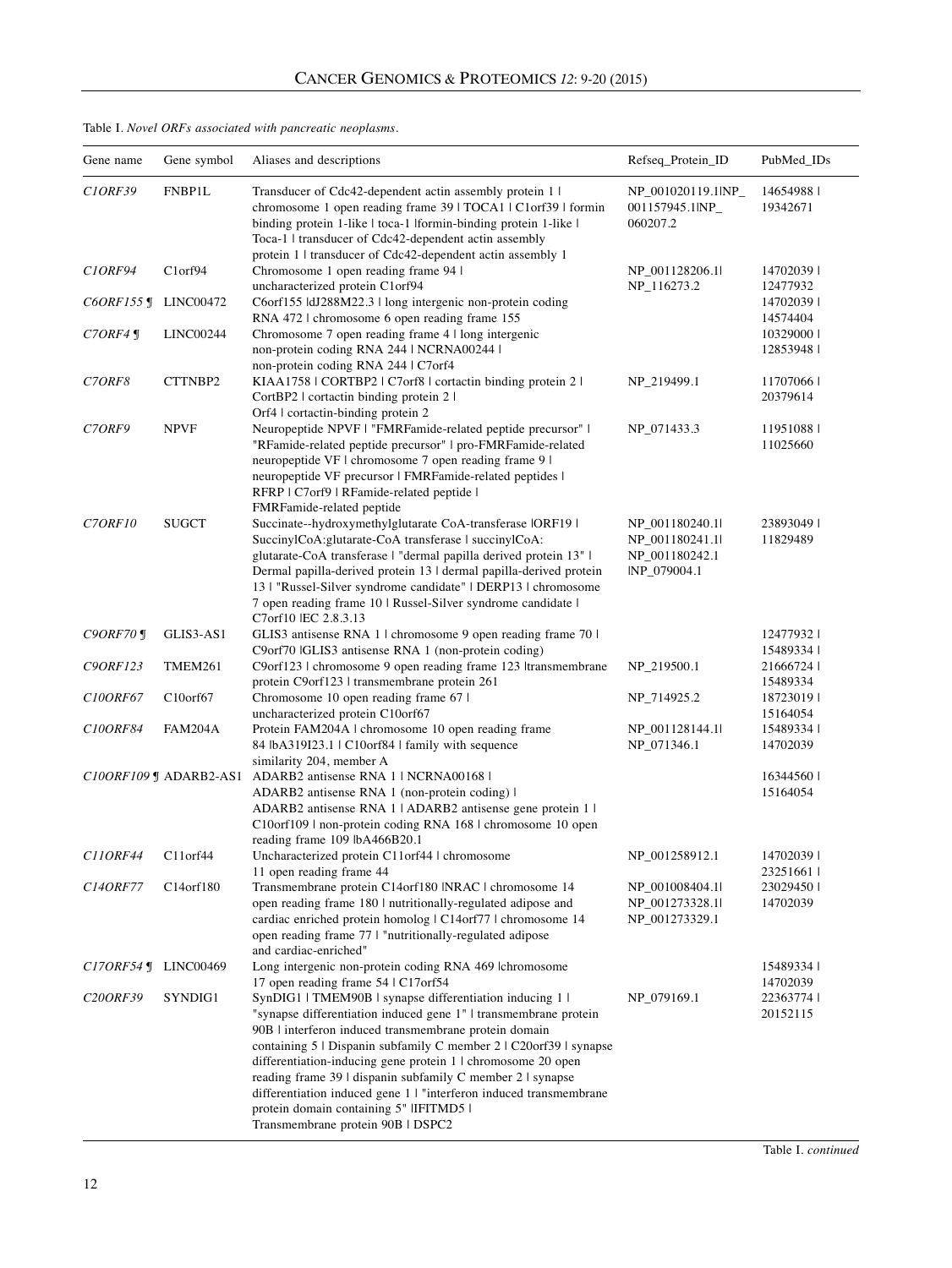Table I. *continued*

| Gene name              | Gene symbol     | Aliases and descriptions                                                                                                                                                                                                                                                                                                                                                                                                                                                                                                                                                                                                                                                                                                 | Refseq_Protein_ID                                                                                                   | PubMed_IDs            |
|------------------------|-----------------|--------------------------------------------------------------------------------------------------------------------------------------------------------------------------------------------------------------------------------------------------------------------------------------------------------------------------------------------------------------------------------------------------------------------------------------------------------------------------------------------------------------------------------------------------------------------------------------------------------------------------------------------------------------------------------------------------------------------------|---------------------------------------------------------------------------------------------------------------------|-----------------------|
| C20ORF45               | <b>GNAS</b>     | Guanine nucleotide regulatory protein   adenylate cyclase-<br>stimulating G alpha protein   PHP1A   GSA   NESP   "secretogranin<br>VI"   extra large alphas protein   alternative gene product encoded by<br>XL-exon   protein ALEX   GNAS1   GPSA   XLalphas   NESP55  <br>guanine nucleotide binding protein (G protein), alpha stimulating<br>activity polypeptide 1   AHO   GNAS complex locus   C20orf45  <br>Alternative gene product encoded by XL-exon   PHP1C   GSP  <br>PHP1B   neuroendocrine secretory protein   Adenylate cyclase-<br>stimulating G alpha protein   POH   secretogranin VI   Extra large<br>alphas protein $\vert$ guanine nucleotide-binding protein $G(s)$<br>subunit alpha isoforms XLas | NP_000507.1l<br>NP_001070956.1l<br>NP 001070957.1<br>NP_001070958.1l<br>NP 057676.11<br>NP_536350.2l<br>NP_536351.1 | 12621129  <br>9860993 |
| C <sub>20</sub> ORF174 | <b>ZNF831</b>   | C20orf174   chromosome 20 open reading frame 174  <br>dJ492J12.1   zinc finger protein 831                                                                                                                                                                                                                                                                                                                                                                                                                                                                                                                                                                                                                               | NP_848552.1                                                                                                         | 198751031<br>19430479 |
| <b>FAM149A</b>         | <b>FAM149A</b>  | Family with sequence similarity 149, member A I<br>MSTP119   protein FAM149A                                                                                                                                                                                                                                                                                                                                                                                                                                                                                                                                                                                                                                             | NP_001006656.1l<br>NP 056213.1                                                                                      | 194607521<br>17974005 |
| FAM19A5                | <b>FAM19A5</b>  | Protein FAM19A5   chemokine-like protein TAFA-5   TAFA-5  <br>TAFA protein 5   Chemokine-like protein TAFA-5   TAFA5  <br>family with sequence similarity 19 (chemokine<br>(C-C motif)-like), member A5   UNQ5208  QLLK5208                                                                                                                                                                                                                                                                                                                                                                                                                                                                                              | NP_001076436.1<br>NP_056196.2                                                                                       | 150282941<br>22158540 |
| FAM84B                 | FAM84B          | Breast cancer membrane protein 101 l "breast cancer<br>membrane-associated protein 101"   neurological/sensory 2  <br>Breast cancer membrane protein 101   family with sequence<br>similarity 84, member B   breast cancer membrane-associated<br>protein 101   "neurological/sensory 2"   NSE2   protein<br>FAM84B   Protein NSE2   BCMP101                                                                                                                                                                                                                                                                                                                                                                             | NP_777571.1                                                                                                         | 201583061<br>19549893 |
| <b>FAM91A1</b>         | <b>FAM91A1</b>  | Protein FAM91A1   family with sequence similarity 91,<br>member A1   skeletal muscle cells re-entry induced                                                                                                                                                                                                                                                                                                                                                                                                                                                                                                                                                                                                              | NP 659400.2                                                                                                         | 197345451<br>16421571 |
| <b>KIAA0232</b>        | KIAA0232        | Uuncharacterized protein KIAA0232   KIAA0232                                                                                                                                                                                                                                                                                                                                                                                                                                                                                                                                                                                                                                                                             | NP_001094060.1l<br>NP_055558.2                                                                                      | 90395021<br>22139419  |
| <b>KIAA1217</b>        | <b>KIAA1217</b> | SKT llikely orthologue of Mus musculus enhancer<br>trap locus 4   sickle tail protein homolog  <br>"sickle tail"   KIAA1217                                                                                                                                                                                                                                                                                                                                                                                                                                                                                                                                                                                              | NP_001091970.1l<br>NP_001269696.1l<br>NP_001269697.1l<br>NP_001269698.1l<br>NP_001269699.1<br>NP_062536.2           | 105744621<br>20379614 |
| <b>KIAA1549</b>        | <b>KIAA1549</b> | KIAA1549   UPF0606 protein KIAA1549                                                                                                                                                                                                                                                                                                                                                                                                                                                                                                                                                                                                                                                                                      | NP_001158137.1l<br>NP_065961.2                                                                                      | 203796141<br>18974108 |

Uncharacterized proteins with positive genetic association are shown. The gene name, the Human Genome Nomenclature approved symbol, Reference Sequence, RefSeq and Two PubMed IDs are shown. ¶, ncRNAs. Data from GeneALaCart, GeneCards.

*Protein classes of the pancreatic neoplasm-associated ORFs*. The ORFs were next characterized for druggableness and secreted biomarker potential using diverse protein motif and domain analysis tools including the Meta Analysis tools GeneALaCart, the DAVID functional annotation tool, the protein Family (PFAM) (29), the InterPro (30), the Signal P (31), the SMART domain analysis tool, (32) the Prosite (33) and HPRD (27). A summary of these results is shown in Table III. Putative druggable proteins (enzymes, transporters, receptors, protein binding and transmembrane proteins) and biomarkers (secreted proteins and chemokines), signaling (hormonal, insulin), neuropeptides and transcription factor class was predicted for the ORFs. Five of the ORFs belong to the ncRNA class including long intergenic RNA (linc RNA) and antisense RNAs.

*Correlation of gene expression: mRNA versus protein.* The ORF expression in pancreatic tumors was investigated using the HPRD (27), the Oncomine Microarray Database (34), the HPA (34), the MOPED (26) and COSMIC database (16) (Table IV). Expression correlation at mRNA and protein levels was seen for 6/21 ORFs. This included up-regulation of gene expression (C1orf94, C7orf10, FAM19A5 and KIAA1217) and downregulation (C7orf8, C20orf45). Analysis of the COSMIC database revealed a strong correlation across copy number variations and mRNA over-expression for four ORFs (C1orf94,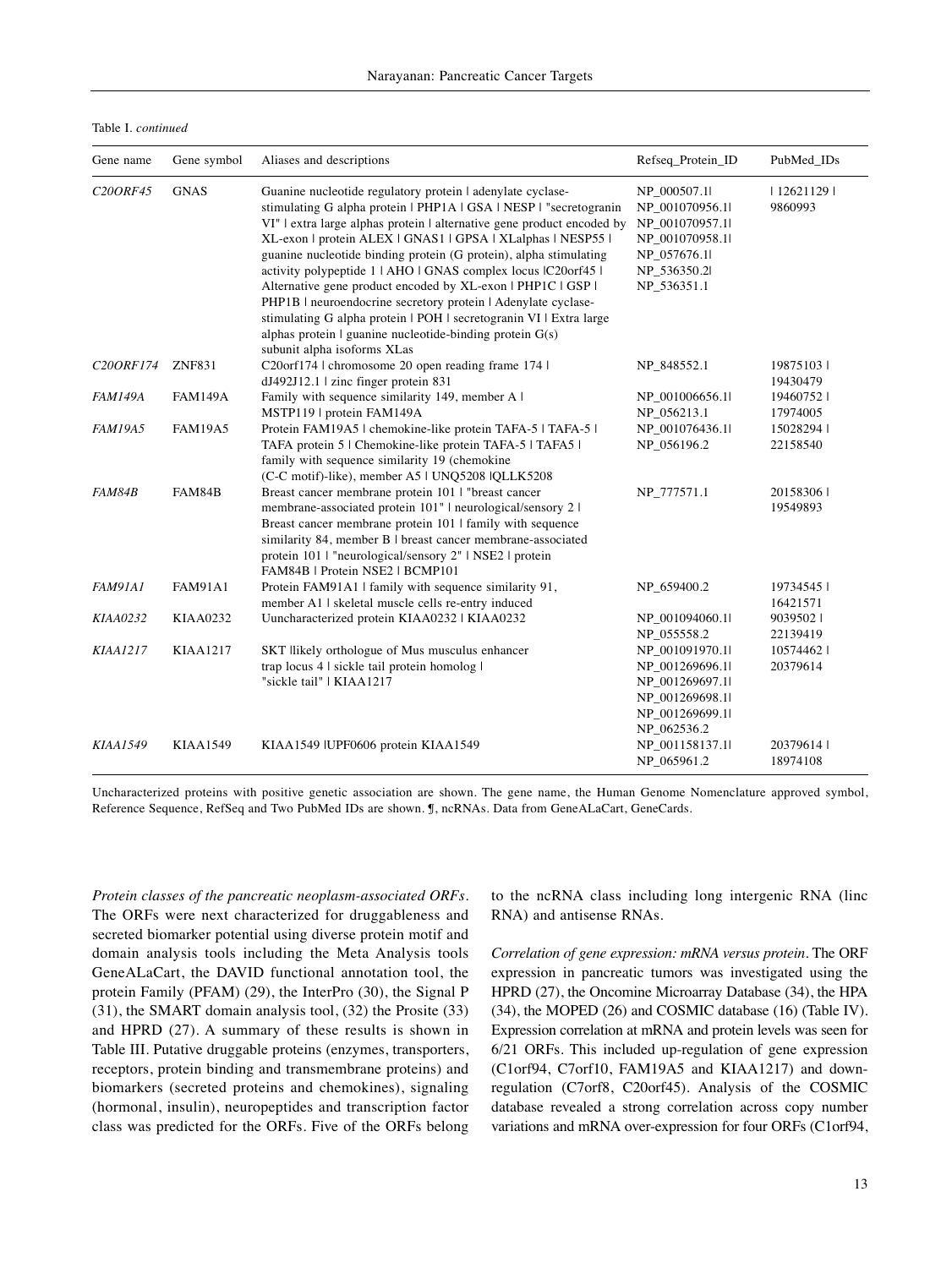| Gene name                         | Gene symbol     | # ICGC Mutations/% donors | cBIOPortal mutations. CDS/%<br>of somatic mutation rate | <b>NCBI</b> ClinVar             |
|-----------------------------------|-----------------|---------------------------|---------------------------------------------------------|---------------------------------|
| $CIORF39$ § $\star$               | FNBP1L          | 5/14.29                   |                                                         |                                 |
| $C1ORF94 + \S \star$              | Clorf94         | 12/8.04                   |                                                         |                                 |
| $CORF155$ ¶                       | LINC00472       | 3/8.57                    |                                                         |                                 |
| $C7ORF4 \text{ }\mathbb{S} \star$ | LINC00244       |                           |                                                         |                                 |
| C <sub>7</sub> ORF <sub>8</sub>   | CTTNBP2         | 50/10.46                  |                                                         |                                 |
| $C7ORF9$ § $\star$                | <b>NPVF</b>     | 3/1.79                    |                                                         |                                 |
| $C7ORF10+\S\times$                | <b>SUGCT</b>    | 569/38.1                  |                                                         | Glutaryl-CoA oxidase deficiency |
| $C9ORF70$ ¶                       | GLIS3-AS1       | 1/0.89                    |                                                         |                                 |
| $C9ORF123 + \$                    | TMEM261         | 35/6.89                   |                                                         |                                 |
| $C10ORF67 +$ § $\star$            | $C10$ orf $67$  | 40/7.9                    | H147N/1                                                 | Lung cancer                     |
| C10ORF84                          | <b>FAM204A</b>  | 16/3.57                   |                                                         |                                 |
| C10ORF109¶                        | ADARB2-AS1      | 19/4.08                   |                                                         |                                 |
| C110RF44                          | $C11$ orf $44$  | 18/4.34                   |                                                         | Left Ventricular Hypertrophy    |
| C140RF77                          | C14orf180       | 5/1.18                    |                                                         |                                 |
| C17ORF54                          | LINC00469       | 22/4.59                   |                                                         |                                 |
| C20ORF39                          | SYNDIG1         | 86/15.56                  |                                                         |                                 |
| $C20ORF45\$                       | <b>GNAS</b>     | 14/13.39                  | R844C/1                                                 |                                 |
| $C20ORF174\$                      | <b>ZNF831</b>   | 44/8.93                   | E1112K/1                                                |                                 |
| <b>FAM149A</b>                    | <b>FAM149A</b>  | 7/6.25                    |                                                         | Malignant melanoma              |
| $FAM19A5\$                        | <b>FAM19A5</b>  | 24/42.86                  |                                                         | Lung cancer, Melanoma           |
| $FAM84B\$                         | FAM84B          | 4/2.68                    |                                                         |                                 |
| $FAM9IA1 + \$                     | <b>FAM91A1</b>  | 17/3.32                   |                                                         |                                 |
| $KIAA0232\$                       | KIAA0232        | 23/4.59                   |                                                         | Malignant melanoma              |
| $KIAA1217\$                       | <b>KIAA1217</b> | 294/28.46                 |                                                         | Malignant melanoma, Lung cancer |
| $KIAA1549+$ § $\star$             | <b>KIAA1549</b> | 36/5.8                    |                                                         | Malignant melanoma, Lung cancer |

Table II*. Genome-Wide Association studies of the pancreatic cancer novel ORFs.*

Pancreatic cancer-associated novel proteins were analyzed using the International Cancer Gene Consortium Portal (ICGC). The number of mutations affected in percent of donors is shown. Mutations seen in 10% or above donors are bolded. ¶, NcRNAs; +, mutations verified by Catalogue of Somatic Mutations (COSMIC) databases; §, copy number variations (CNV) and over-expression from the COSMIC database; ★, cBioPortal mutations; CDS, coding domain sequence. The NCBI Clinical Variations (ClinVar) are shown for indicated diseases.

Table III. *Motif and domain analysis of the pancreatic neoplasm-associated novel proteins.*

| <b>Putative Class</b>        | Open reading frames                                                                |  |  |
|------------------------------|------------------------------------------------------------------------------------|--|--|
| Enzyme                       | C7ORF10                                                                            |  |  |
| Secreted proteins            | C11orf44, C20orf45, FAM19A5                                                        |  |  |
| Chemokine                    | <b>FAM19A5</b>                                                                     |  |  |
| Nucleotide binding           | C20ORF45, C20ORF174, KIAA0232                                                      |  |  |
| Protein binding              | C1ORF94, C7ORF8, C20ORF39, FAM84B                                                  |  |  |
| Neuropeptide                 | C <sub>7</sub> OR <sub>F9</sub>                                                    |  |  |
| Transporters                 | C1ORF39, C20ORF39, C20ORF45                                                        |  |  |
| Signaling                    | C10RF39, C70RF9, C200RF45                                                          |  |  |
| Insulin and Glucagon pathway | <b>C20ORF45</b>                                                                    |  |  |
| Transcription factor         | C20ORF174                                                                          |  |  |
| Receptor binding             | C20ORF39, C20ORF45                                                                 |  |  |
| Transmembrane                | C10RF39, C70RF9, C90RF123, C140RF77, C200RF39, C200RF45, FAM19A5, FAM84B, KIAA1549 |  |  |
| Non coding RNAs              | C6orf155, C7orf4, C9orf170, C10orf109, C17orf54                                    |  |  |

Protein motifs and domains were identified using diverse bioinformatics tools, as described in the Materials and Methods. The protein classes inferred are shown for the ORFs.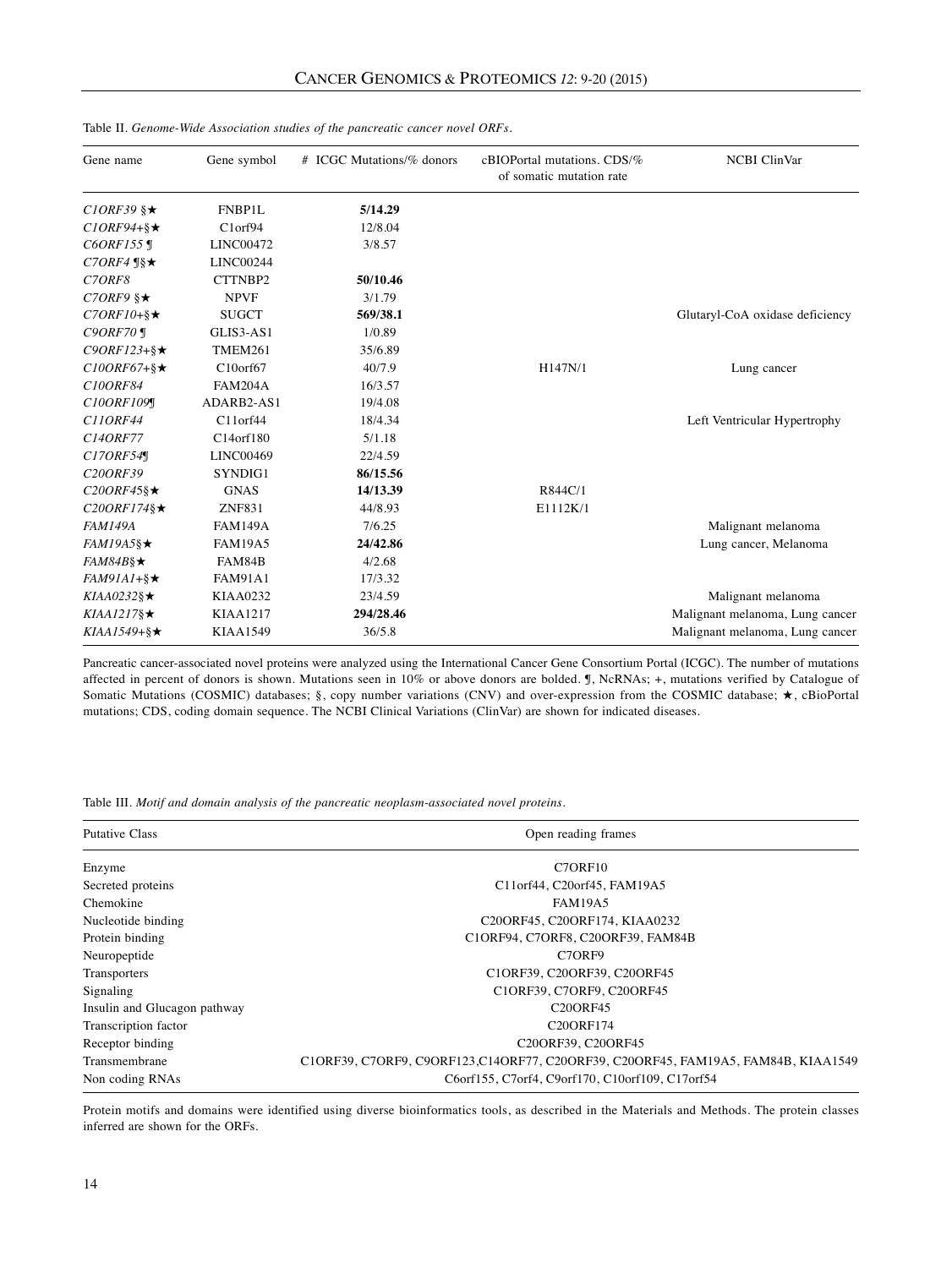

Figure 3. Protein expression analysis of the pancreatic neoplasm-associated novel proteins. Protein expression in body fluids inferred from the Multi Omics Protein Expression Database, the ProteomesDB and the Human Protein Map is shown. The numbers indicate the number of ORFs for each of the body fluid. The number of ORFs detected in the Human Protein Atlas tissue microarray (34) is shown for comparison.

C7orf10, C10orf67 and FAM91A1). These results are consistent with several findings that show limited correlation of gene expression between mRNA and protein (35-38).

*Pancreatic ORFs in other diseases.* The PheGenI tool allowed for identification of pancreatic neoplasm-associated traits in other diseases (Table V). Association was seen for other neoplasms (neuroblastoma, leukemia and lymphoma and prostate cancer); psychiatry (attention deficit disorder, neuropsychological tests); cardiac (coronary artery disease, echocardiography, left ventricular hypertrophy, heart failure); Alzheimer's disease and amyloid beta peptides; metabolic (cholesterol, potassium, ferritin, body mass, height and index, vitamin D, fibrinogen, breath tests) and insulin. These results demonstrate the involvement of the pancreatic neoplasm-associated ORFs in a complex landscape of diseases.

*Lead ORFs associated with pancreatic neoplasms.* Based on genome-wide association, mutational prevalence and expression correlation in pancreatic tumors, six ORFs emerged as putative lead ORFs (Table VI). This included two secreted products (neuroendocrine secretory protein C20orf45/GNAS and a chemokine, FAM19A5) and an enzyme (C7orf10/SUGCT). Further, two ORFs belonging to protein binding classes (C1orf94 and C7orf8/CTTNB2) might offer druggableness. The KIAA1217, a Sickle tail protein homolog, is a serine- and proline-rich protein involved in actin binding.

#### **Discussion**

We have recently embarked on a systematic approach to deciphering the Dark Matter proteome of the human genome for accelerated drug discovery and diagnostic marker development (12). Utilizing GWAS, proteomics and transcriptome approaches, we have identified a fingerprint of cancer and diabetes-associated ORFs (12-15). In the present study, an effort was made to identify novel molecular targets for pancreatic cancer. In view of the relative paucity of druggable targets and diagnostic markers for pancreatic cancer, which is rarely diagnosed at an early stage and has a very high mortality rate, new targets are urgently needed for this cancer (2-4).

Disease target discovery is greatly aided by the availability of Phenome to Genome information mining from the human genome (6). An advantage of target discovery using this approach is the ability to amass the genetic association evidence for the predicted genes. Using the NCBI PheGenI association tool, an initial list of pancreatic neoplasmassociated genes was predicted. Among the 226 genes found to be associated with pancreatic cancer, 196 known proteins (encompassing oncogenes, tumor suppressor genes, growth factors and receptors, enzymes and adhesion molecules), 20 previously uncharacterized protein-coding ORFs and 5 ncRNAs were identified.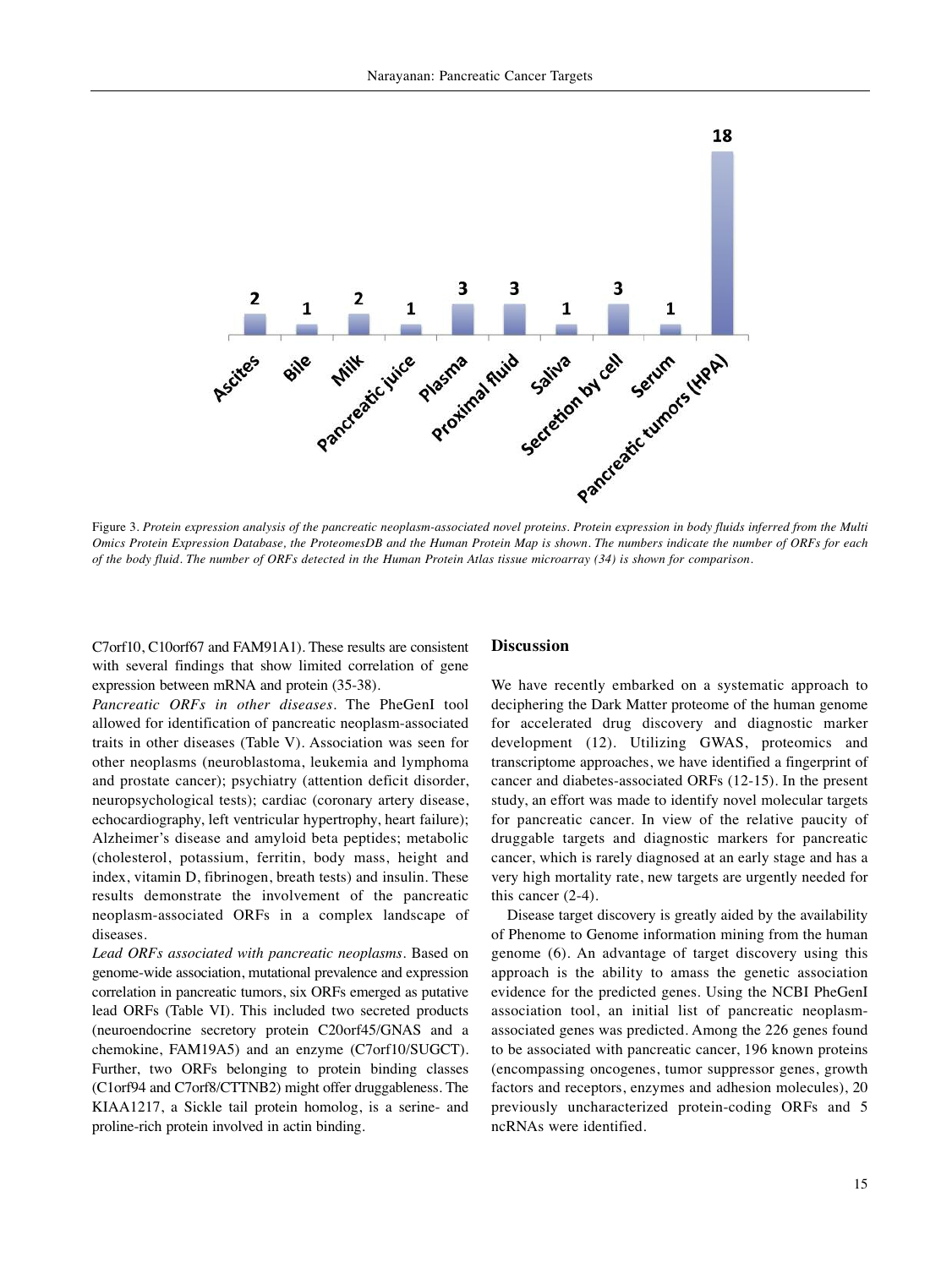| Gene name        | Gene symbol      | <b>HPA</b><br>pancreatic tumors | Oncomine<br>pancreatic tumors | COSMIC<br>pancreatic tumors | mRNA protein<br>correlation |
|------------------|------------------|---------------------------------|-------------------------------|-----------------------------|-----------------------------|
| <b>C1ORF39</b>   | <b>FNBP1L</b>    |                                 |                               |                             |                             |
| <b>C1ORF94</b>   | Clorf94          | Medium to low                   |                               | Over-expression             | Y                           |
| C6ORF155 ¶       | <b>LINC00472</b> |                                 |                               |                             |                             |
| C7ORF4 ¶         | <b>LINC00244</b> |                                 |                               |                             |                             |
| C7ORF8           | CTTNBP2          | Low                             | Down-regulated                |                             | Y                           |
| C7ORF9           | <b>NPVF</b>      | Medium to low                   |                               |                             |                             |
| C7ORF10          | <b>SUGCT</b>     | Medium to low                   | Up-regulated                  | Over-expression             | Y                           |
| <b>C9ORF70</b> ¶ | GLIS3-AS1        |                                 |                               |                             |                             |
| <b>C9ORF123</b>  | <b>TMEM261</b>   | Medium to low                   |                               |                             |                             |
| <b>C10ORF67</b>  | $C10or$ f $67$   | High to medium                  |                               | Over-expression             | Y                           |
| <b>C10ORF84</b>  | <b>FAM204A</b>   | Medium                          | Up-regulated                  |                             | Y                           |
| C10ORF109¶       | ADARB2-AS1       |                                 |                               |                             |                             |
| C11ORF44         | C11orf44         |                                 |                               |                             |                             |
| C14ORF77         | $C14$ orf $180$  | Medium to low                   |                               |                             |                             |
| C17ORF54¶        | LINC00469        |                                 |                               |                             |                             |
| <b>C20ORF39</b>  | <i>SYNDIG1</i>   | Medium to low                   |                               |                             |                             |
| <b>C20ORF45</b>  | <b>GNAS</b>      | Low                             | Down-regulated                |                             | Y                           |
| C20ORF174        | ZNF831           |                                 |                               |                             |                             |
| <b>FAM149A</b>   | <b>FAM149A</b>   | Medium to low                   |                               |                             |                             |
| <b>FAM19A5</b>   | <b>FAM19A5</b>   | High                            | Up-regulated                  |                             |                             |
| FAM84B           | FAM84B           | Medium to low                   |                               |                             |                             |
| <b>FAM91A1</b>   | FAM91A1          | Medium to low                   |                               | Over-expression             | Y                           |
| KIAA0232         | KIAA0232         | High to medium                  |                               |                             |                             |
| <b>KIAA1217</b>  | <b>KIAA1217</b>  | High to medium                  | Up-regulated                  |                             | Y                           |
| <b>KIAA1549</b>  | <b>KIAA1549</b>  | High to medium                  |                               | Over-expression             | Y                           |

Table IV. *Correlation of mRNA and protein expression.*

The mRNA expression was inferred from the Oncomine Microarray and the COSMIC datasets. The ORF protein expression as it results from the Human Protein Atlas (34) is shown. Y, positive correlation between mRNA and protein expression.

Table V. *Involvement of the pancreatic neoplasm-associated novel proteins in other diseases.*

| Gene name                        | Associated traits                                                                                                  |  |  |  |
|----------------------------------|--------------------------------------------------------------------------------------------------------------------|--|--|--|
| CIORF94                          | Attention Deficit Disorder with Hyperactivity Coronary Artery Disease Heart Failure                                |  |  |  |
|                                  | PotassiumlCholesterollBody HeightlEchocardiographylNeuroblastoma                                                   |  |  |  |
| C6ORF155                         | Amyloid beta-Peptides                                                                                              |  |  |  |
| C <sub>7</sub> ORF <sub>10</sub> | Body Fat Distribution Body Height Coronary Artery Disease Heart Failure Vitamin D Neuropsychological Tests         |  |  |  |
|                                  | Body Mass Index Cardiomegaly Ferritins Precursor Cell Lymphoblastic Leukemia-Lymphoma Menarche Prostatic Neoplasms |  |  |  |
| <b>C9ORF70</b>                   | Stroke                                                                                                             |  |  |  |
| C90RF123                         | Cholesterol, HDLIBody HeightIHeart RatelRespiratory Function TestslAttention Deficit and                           |  |  |  |
|                                  | Disruptive Behavior Disorders Platelet Aggregation Braces Prostatic Neoplasms                                      |  |  |  |
| C100RF67                         | Crohn's disease and Sarcoidosis (combined)                                                                         |  |  |  |
| C100RF84                         | Alzheimer DiseaselTobacco Use Disorder                                                                             |  |  |  |
| C110RF44                         | Body Height Hypertrophy, Left Ventricular                                                                          |  |  |  |
| C140RF180                        | Fibrinogen                                                                                                         |  |  |  |
| C170RF54                         | <b>Breath Tests</b> IInsulin                                                                                       |  |  |  |

The Genetic Association database (June 2014 version) was used to identify other disease disorder-associated traits. Neoplasm traits are bolded.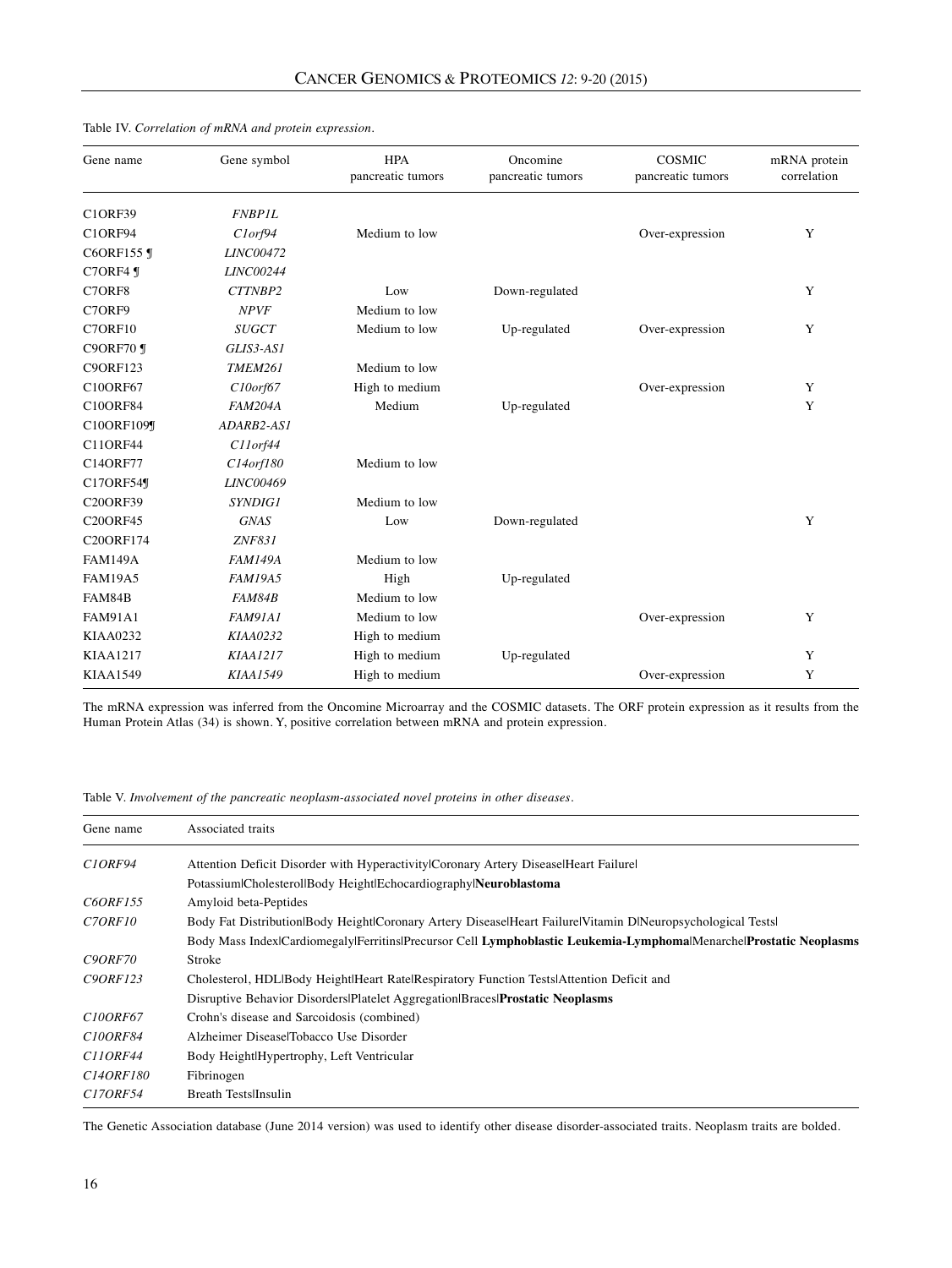| Gene name                        | Gene symbol     | mRNA/protein correlation | ICGC mutations % | Protein class of the ORFs                                  |
|----------------------------------|-----------------|--------------------------|------------------|------------------------------------------------------------|
| C <sub>1</sub> ORF94             | Clorf94         | Yes                      | 8.04             | Transcription (Regulator) Topoisomerase II protein binding |
| C <sub>7</sub> ORF <sub>8</sub>  | CTTNB2          | Yes                      | 10.46            | Protein binding protein-protein interaction                |
| C <sub>7</sub> ORF <sub>10</sub> | <b>SUGCT</b>    | Yes                      | 38.1             | CoA-transferase                                            |
| C <sub>20</sub> ORF45            | <b>GNAS</b>     | Yes                      | 13.39            | Neuroendocrine Secreted GTP Binding                        |
| <b>FAM19A5</b>                   | FAM19A5         | Yes                      | 42.86            | Brain-specific ChemokinelSecreted                          |
| <i>KIAA1217</i>                  | <i>KIAA1217</i> | Yes                      | 28.46            | Skeletal Development proteinlactin binding                 |

Table VI*. Pancreatic cancer lead targets summary.*

The protein class for the six pancreatic cancer leads identified in the study is shown.

A comprehensive profiling of these twenty ORFs enabled for identification of six putative lead ORFs for drug discovery, as well as biomarker development.

The C7orf10, succinylCoA:Glutarate-CoA transferase, is a likely druggable target. Mutations in this gene are associated with glutaric aciduria type III (28, 39).

Inhibition of 3-hydroxy-3-methylglutaryl-coenzyme A (HMG-CoA) by fluvastatin and lovastatin has been shown to reduce human pancreatic cancer cell invasion and metastasis (40). The novel association of the C7orf10 with pancreatic neoplasms identified in this study provides a basis for drug discovery. The C7orf10 is also associated with other diseases and traits, including precursor cell leukemia and lymphoma, prostate neoplasm, coronary artery disease and cardiomegaly.

A novel protein family with sequence similarity 19 (chemokine (C-C motif)-like), member A5) also emerged from this study. This gene, *FAM19A5*, is a member of the TAFA family, which encodes small-secreted proteins. These proteins contain conserved cysteine residues at fixed positions and are distantly related to MIP-1alpha, a member of the CC-chemokine family (41). The TAFA proteins are predominantly expressed in specific regions of the brain and are postulated to function as brainspecific chemokines or neurokines that act as regulators of immune and nervous cells. The *FAM19A5* was found to be one of the five loci associated with pancreatic cancer in a Chinese population (42). CC chemokines have been extensively implicated in pancreatic neoplasm (43). In the ICGC database, somatic mutations in pancreatic cancer patients were seen in 42.86% of the cases. Eventual identification of the cognate receptor for the FAM95A5 might lead to a drug therapy potential. Additional targets identified herein, C1orf94 (Topoisimerase II protein binding), C7orf8 (Contactin-Binding Protein (CTTNBP2), C20orf45 (Guanine Nucleotide Binding Protein (G Protein), Alpha Stimulating Activity Polypeptide 1 (GNAS)) and KIAA1217, a skeletal developmental actin binding protein, expand the scope of druggable targets discovered in this study.

In summary, the results presented in this study demonstrate the feasibility of mining the human proteome from genetic association to target discovery for pancreatic neoplasms. The Phenome to Genome approach offers a rational basis for accelerated target discovery for drug therapy and diagnostic use.

#### **Conflicts of Interest**

None.

#### **Data Availability**

The detailed data of this study as a supplemental table is available upon request.

### **Acknowledgements**

This work was supported, in part, by the Genomics of Cancer Fund, Florida Atlantic University Foundation. I thank Dr. Stein of the GeneCards team for generous permission to use the powerful GeneALaCart tool; Dr. Montague, Kolker Laboratory of the MOPED Team for batch analysis of the ORFs and the Human Proteome Map and ProteomesDB for the datasets. I thank Jeanine Narayanan for editorial assistance.

#### **References**

- 1 Warsame R and Grothey A: Treatment options for advanced pancreatic cancer: a review. Expert review of anticancer therapy *12(10)*: 1327-1336, 2012.
- 2 Paulson AS, Tran Cao HS, Tempero MA and Lowy AM: Therapeutic advances in pancreatic cancer. Gastroenterology *144(6)*:1316-1326, 2013.
- 3 Valsecchi ME, Diaz-Canton E, de la Vega M and Littman SJ: Recent treatment advances and novel therapies in pancreas cancer: a review. Journal of gastrointestinal cancer *45(2)*: 190-201, 2014.
- 4 Wolfgang CL, Herman JM, Laheru DA, Klein AP, Erdek MA, Fishman EK and Hruban RH: Recent progress in pancreatic cancer. CA: A Cancer Journal for Clinicians 63: 318-348, 2013.
- 5 Zhang Y, De S, Garner JR, Smith K, Wang SA and Becker KG: Systematic analysis, comparison, and integration of disease based human genetic association data and mouse genetic phenotypic information. BMC medical genomics *3*: 1, 2010.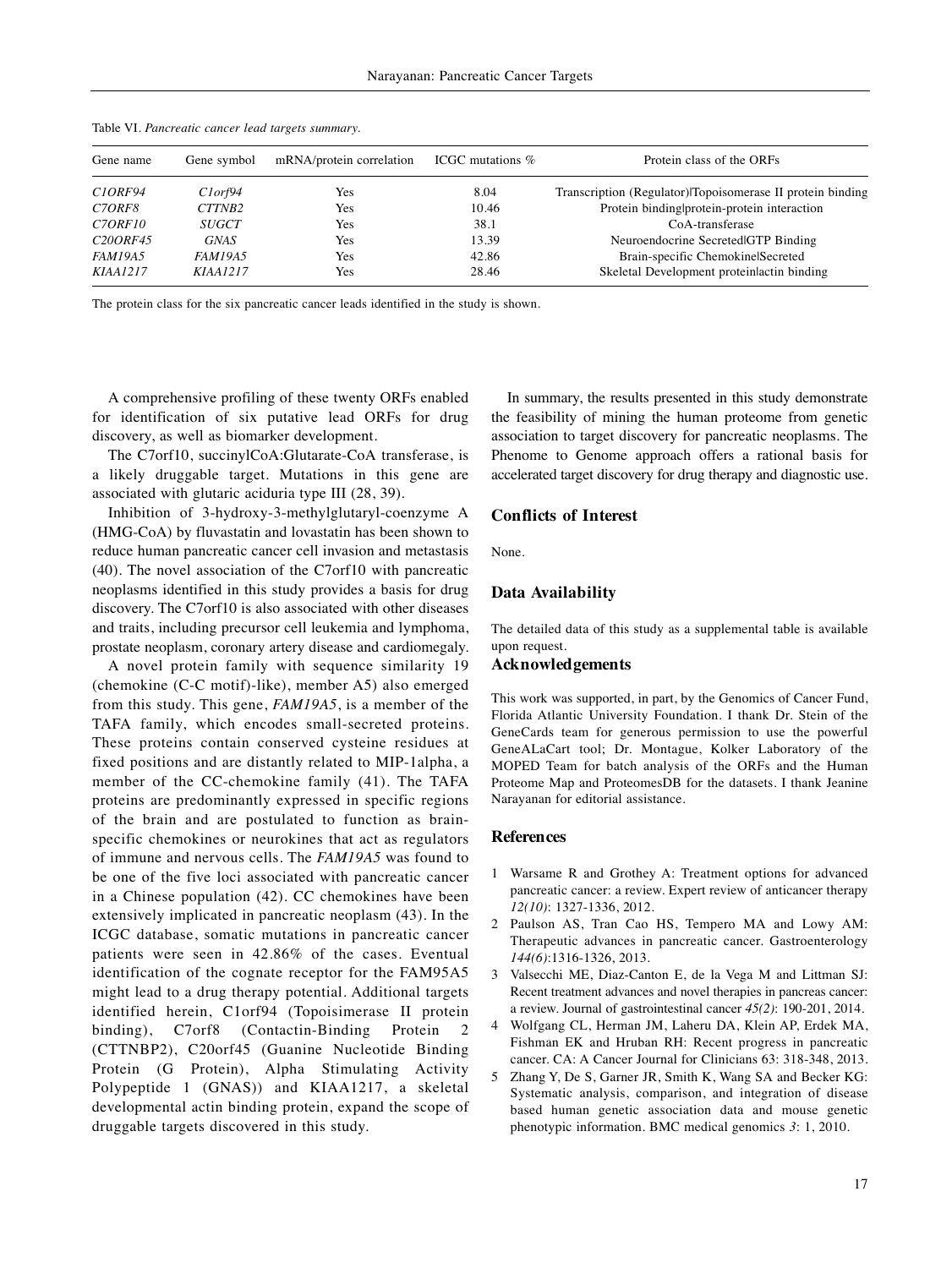- 6 Ramos EM, D Hoffman, HA Junkins, D Maglott, L Phan, ST Sherry, M Feolo and LA Hindorff: Phenotype-Genotype Integrator (PheGenI): Phenotype-Genotype Integrator (PheGenI): synthesizing genome-wide association study (GWAS) data with existing genomic resources. Eur J Hum Genet 22(1): 144-147, 2014.
- 7 Kim MS, Pinto SM, Getnet D, Nirujogi RS, Manda SS, Chaerkady R, Madugundu AK, Kelkar DS, Isserlin R, Jain S, Thomas JK, Muthusamy B, Leal-Rojas P, Kumar P, Sahasrabuddhe NA, Balakrishnan L, Advani J, George B, Renuse S, Selvan LD, Patil AH, Nanjappa V, Radhakrishnan A, Prasad S, Subbannayya T, Raju R, Kumar M, Sreenivasamurthy SK, Marimuthu A, Sathe GJ, Chavan S, Datta KK, Subbannayya Y, Sahu A, Yelamanchi SD, Jayaram S, Rajagopalan P, Sharma J, Murthy KR, Syed N, Goel R, Khan AA, Ahmad S, Dey G, Mudgal K, Chatterjee A, Huang TC, Zhong J, Wu X, Shaw PG, Freed D, Zahari MS, Mukherjee KK, Shankar S, Mahadevan A, Lam H, Mitchell CJ, Shankar SK, Satishchandra P, Schroeder JT, Sirdeshmukh R, Maitra A, Leach SD, Drake CG, Halushka MK, Prasad TS, Hruban RH, Kerr CL, Bader GD, Iacobuzio-Donahue CA, Gowda H and Pandey A: A draft map of the human proteome. Nature *509(7502)*: 575-578, 2014.
- 8 Wilhelm M, Schlegl J, Hahne H, Moghaddas Gholami A, Lieberenz M, Savitski MM, Ziegler E, Butzmann L, Gessulat S, Marx H, Mathieson T, Lemeer S, Schnatbaum K, Reimer U, Wenschuh H, Mollenhauer M, Slotta-Huspenina J, Boese JH, Bantscheff M, Gerstmair A, Faerber F and Kuster B: Massspectrometry-based draft of the human proteome. Nature *509(7502)*: 582-587, 2014.
- 9 Martin L and Chang HY: Uncovering the role of genomic "dark matter" in human disease. The Journal of clinical investigation *122(5)*: 1589-1595, 2012.
- 10 Babcock JJ and Li M: Deorphanizing the human transmembrane genome: A landscape of uncharacterized membrane proteins. Acta pharmacologica Sinica 2013.
- 11 Blaxter M: Genetics. Revealing the dark matter of the genome. Science *330(6012)*: 1758-1759, 2010.
- 12 Delgado AP BP, Hamid S and Narayanan R: Mining the dark matter of the cancer proteome for novel biomarkers. Current Cancer Therapy Reviews *9(4)*: 265-277, 2013.
- 13 Delgado A, Brandao P, Chapado M, Hamid S and Narayanan R: Open reading frames associated with cancer in the dark matter of the human genome. Cancer genomics & proteomics *11(4)*: 201- 213, 2014a.
- 14 Delgado A, Hamid S, Brandao P and Narayanan R: A novel transmembrane glycoprotein cancer biomarker present in the x chromosome. Cancer genomics & proteomics *11(2)*: 81-92, 2014b.
- 15 Delgado A, Brandao P and Narayanan R: Diabetes Associated Genes from the Dark Matter of the Human Proteome. MOJ Proteomics Bioinform *1(4)*: 00020, 2014c.
- 16 Forbes SA, Bindal N, Bamford S, Cole C, Kok CY, Beare D, Jia M, Shepherd R, Leung K, Menzies A, Teague JW, Campbell PJ, Stratton MR and Futrel PA: COSMIC: mining complete cancer genomes in the Catalogue of Somatic Mutations in Cancer. Nucleic acids research *39(Database issue)*: D945-950, 2011.
- 17 Cerami E, Gao J, Dogrusoz U, Gross BE, Sumer SO, Aksoy BA, Jacobsen A, Byrne CJ, Heuer ML, Larsson E, Antipin Y, Reva B, Goldberg AP, Sander C and Schultz N:The cBio cancer genomics portal: an open platform for exploring multidimensional cancer genomics data. Cancer discovery *2(5)*: 401- 404, 2012.
- 18 Bulusu KC, Tym JE, Coker EA, Schierz AC and Al-Lazikani B: canSAR: updated cancer research and drug discovery knowledgebase. Nucleic acids research *42(Database issue)*: D1040-7, 2014.
- 19 Huang DW, Sherman BT and Lempicki RA: Systematic and integrative analysis of large gene lists using DAVID bioinformatics resources. Nat Protocols *4(1)*: 44-57, 2008.
- 20 Safran M, Dalah I, Alexander J, Rosen N, Iny Stein T, Shmoish M, Nativ N, Bahir I, Doniger T, Krug H, Sirota-Madi A, Olender T, Golan Y, Stelzer G, Harel A and Lancet D: GeneCards Version 3: the human gene integrator. Database 2010; 2010.
- 21 Consortium GT: The Genotype-Tissue Expression (GTEx) project. Nature genetics *45(6)*: 580-585, 2013.
- 22 MacDonald JR, Ziman R, Yuen RK, Feuk L and Scherer SW: The Database of Genomic Variants: a curated collection of structural variation in the human genome. Nucleic acids research *42(Database issue)*: D986-992, 2014.
- 23 Landrum MJ, Lee JM, Riley GR, Jang W, Rubinstein WS, Church DM and Maglott DR: ClinVar: public archive of relationships among sequence variation and human phenotype. Nucleic acids research *42(Database issue)*: D980-985, 2014.
- 24 Rhodes DR, S Kalyana-Sundaram, V Mahavisno, R Varambally, J Yu, BB Briggs, TR Barrette, MJ Anstet, C Kincead-Beal, P Kulkarni, S Varambally, D Ghosh and Chinnaiyan AM: Oncomine 3.0: genes, pathways, and networks in a collection of 18,000 cancer gene expression profiles. Neoplasia *2*: 166-80, 2007.
- 25 Uhlen M, Oksvold P, Fagerberg L, Lundberg E, Jonasson K, Forsberg M, Zwahlen M, Kampf C, Wester K, Hober S, Wernerus H, Bjorling L and Ponten F: Towards a knowledgebased Human Protein Atlas. Nature biotechnology *28(12)*: 1248- 1250, 2010.
- 26 Kolker E, Higdon R, Haynes W, Welch D, Broomall W, Lancet D, Stanberry L and Kolker N: MOPED: Model Organism Protein Expression Database. Nucleic acids research *40(Database issue)*: D1093-1099, 2012.
- 27 Keshava Prasad TS, Goel R, Kandasamy K, Keerthikumar S, Kumar S, Mathivanan S, Telikicherla D, Raju R, Shafreen B, Venugopal A, Balakrishnan L, Marimuthu A, Banerjee S, Somanathan DS, Sebastian A, Rani S, Ray S, Harrys Kishore CJ, Kanth S, Ahmed M, Kashyap MK, Mohmood R, Ramachandra YL, Krishna V, Rahiman BA, Mohan S, Ranganathan P, Ramabadran S, Chaerkady R and Pande A: Human Protein Reference Database – 2009 update. Nucleic acids research *37(Database issue)*: D767-72, 2009.
- 28 Marlaire S, Van Schaftingen E and Veiga-da-Cunha M: C7orf10 encodes succinate-hydroxymethylglutarate CoA-transferase, the enzyme that converts glutarate to glutaryl-CoA. Journal of inherited metabolic disease *37(1):* 13-19, 2014.
- 29 Punta M, Coggill PC, Eberhardt RY, Mistry J, Tate J, Boursnell C, Pang N, Forslund K, Ceric G, Clements J, Heger A, Holm L, Sonnhammer EL, Eddy SR, Bateman A and Finn RD: The Pfam protein families database. Nucleic acids research *40(Database issue)*: D290-301, 2012.
- 30 Hunter S, Jones P, Mitchell A, Apweiler R, Attwood TK, Bateman A, Bernard T, Binns D, Bork P, Burge S, de Castro E, Coggill P, Corbett M, Das U, Daugherty L, Duquenne L, Finn RD, Fraser M, Gough J, Haft D, Hulo N, Kahn D, Kelly E, Letunic I, Lonsdale D, Lopez R, Madera M, Maslen J, McAnulla C, McDowall J, McMenamin C, Mi H, Mutowo-Muellenet P, Mulder N, Natale D, Orengo C, Pesseat S, Punta M, Quinn AF,